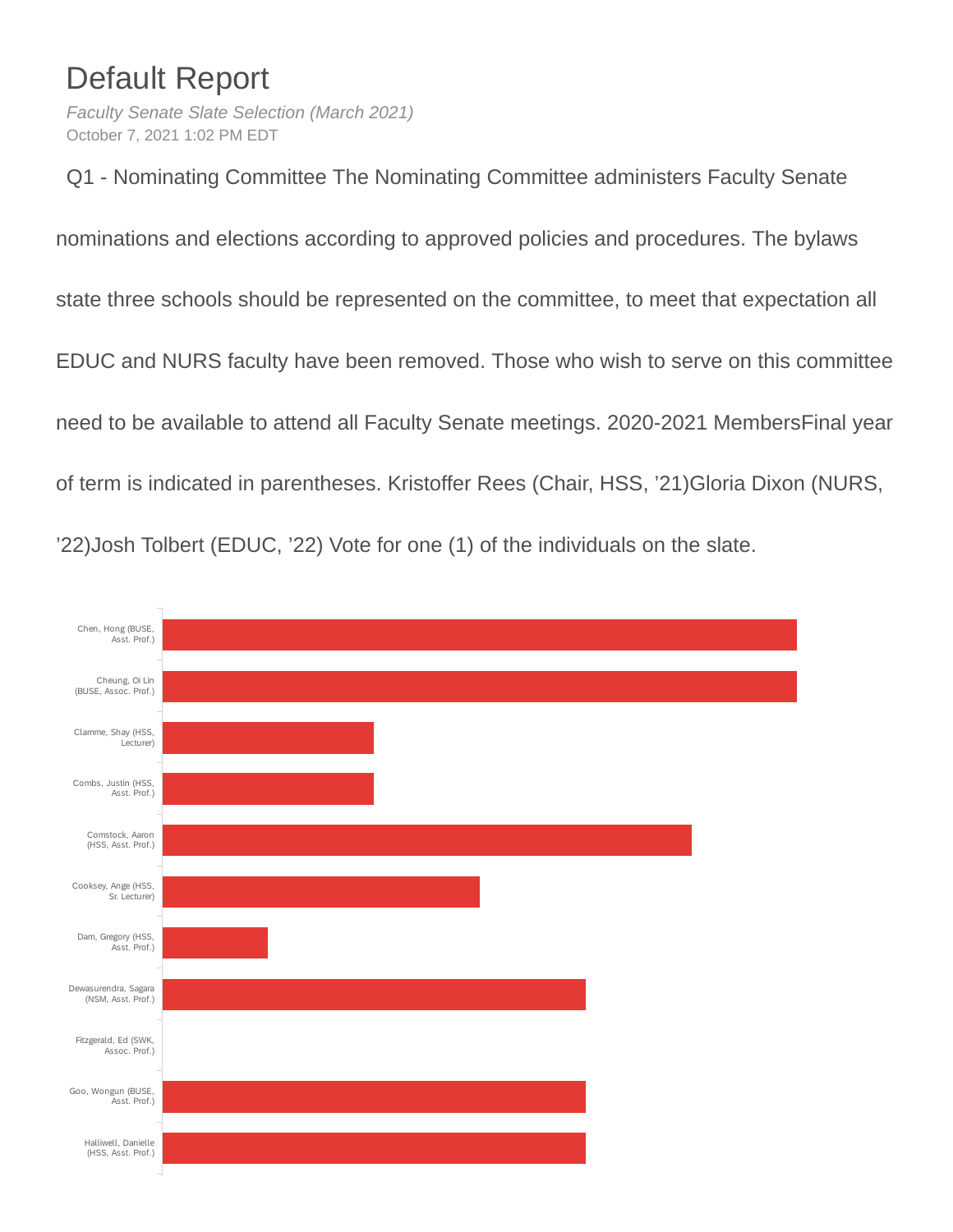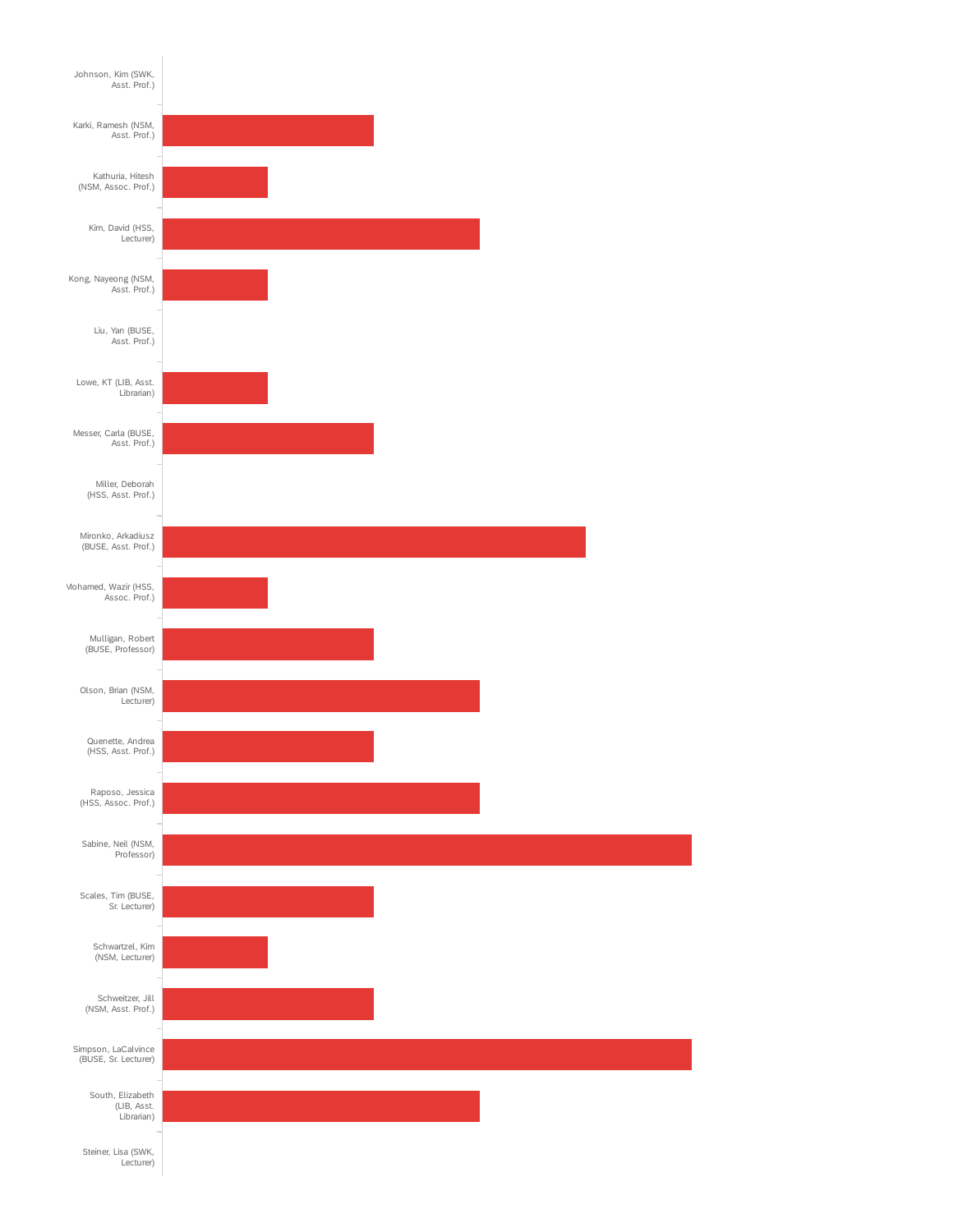|      | $\mathbb O$<br>0.5<br>$1\,$             | 1.5 | $\overline{2}$ | 2.5 | 3 | 3.5 | $\overline{4}$ | 4.5 | 5 | 5.5 | 6 | 6.5             |  |
|------|-----------------------------------------|-----|----------------|-----|---|-----|----------------|-----|---|-----|---|-----------------|--|
| $\#$ | Field                                   |     |                |     |   |     |                |     |   |     |   | Choice<br>Count |  |
| 2    | Chen, Hong (BUSE, Asst. Prof.)          |     |                |     |   |     |                |     |   |     |   | 7.50% 6         |  |
| 3    | Cheung, Oi Lin (BUSE, Assoc. Prof.)     |     |                |     |   |     |                |     |   |     |   | 7.50% 6         |  |
| 4    | Clamme, Shay (HSS, Lecturer)            |     |                |     |   |     |                |     |   |     |   | 2.50% 2         |  |
| 7    | Combs, Justin (HSS, Asst. Prof.)        |     |                |     |   |     |                |     |   |     |   | 2.50% 2         |  |
| 8    | Comstock, Aaron (HSS, Asst. Prof.)      |     |                |     |   |     |                |     |   |     |   | $6.25\%$ 5      |  |
| 9    | Cooksey, Ange (HSS, Sr. Lecturer)       |     |                |     |   |     |                |     |   |     |   | $3.75\%$ 3      |  |
| 10   | Dam, Gregory (HSS, Asst. Prof.)         |     |                |     |   |     |                |     |   |     |   | $1.25\%$ 1      |  |
| 11   | Dewasurendra, Sagara (NSM, Asst. Prof.) |     |                |     |   |     |                |     |   |     |   | 5.00% 4         |  |
| 12   | Fitzgerald, Ed (SWK, Assoc. Prof.)      |     |                |     |   |     |                |     |   |     |   | $0.00\%$ 0      |  |
| 13   | Goo, Wongun (BUSE, Asst. Prof.)         |     |                |     |   |     |                |     |   |     |   | $5.00\%$ 4      |  |
| 14   | Halliwell, Danielle (HSS, Asst. Prof.)  |     |                |     |   |     |                |     |   |     |   | $5.00\%$ 4      |  |
| 15   | Johnson, Kim (SWK, Asst. Prof.)         |     |                |     |   |     |                |     |   |     |   | $0.00\%$ 0      |  |
| 16   | Karki, Ramesh (NSM, Asst. Prof.)        |     |                |     |   |     |                |     |   |     |   | 2.50% 2         |  |
| 17   | Kathuria, Hitesh (NSM, Assoc. Prof.)    |     |                |     |   |     |                |     |   |     |   | $1.25\%$ 1      |  |
| 18   | Kim, David (HSS, Lecturer)              |     |                |     |   |     |                |     |   |     |   | $3.75\%$ 3      |  |
| 19   | Kong, Nayeong (NSM, Asst. Prof.)        |     |                |     |   |     |                |     |   |     |   | $1.25\%$ 1      |  |
| 20   | Liu, Yan (BUSE, Asst. Prof.)            |     |                |     |   |     |                |     |   |     |   | $0.00\%$ 0      |  |
| 21   | Lowe, KT (LIB, Asst. Librarian)         |     |                |     |   |     |                |     |   |     |   | $1.25\%$ 1      |  |
| 23   | Messer, Carla (BUSE, Asst. Prof.)       |     |                |     |   |     |                |     |   |     |   | $2.50\%$ 2      |  |
| 24   | Miller, Deborah (HSS, Asst. Prof.)      |     |                |     |   |     |                |     |   |     |   | $0.00\%$ 0      |  |
| 25   | Mironko, Arkadiusz (BUSE, Asst. Prof.)  |     |                |     |   |     |                |     |   |     |   | $5.00\%$ 4      |  |
| 26   | Mohamed, Wazir (HSS, Assoc. Prof.)      |     |                |     |   |     |                |     |   |     |   | $1.25\%$ 1      |  |
| 27   | Mulligan, Robert (BUSE, Professor)      |     |                |     |   |     |                |     |   |     |   | 2.50% 2         |  |
| 28   | Olson, Brian (NSM, Lecturer)            |     |                |     |   |     |                |     |   |     |   | $3.75\%$ 3      |  |
| 30   | Quenette, Andrea (HSS, Asst. Prof.)     |     |                |     |   |     |                |     |   |     |   | 2.50% 2         |  |
| 31   | Raposo, Jessica (HSS, Assoc. Prof.)     |     |                |     |   |     |                |     |   |     |   | $3.75\%$ 3      |  |
| 32   | Sabine, Neil (NSM, Professor)           |     |                |     |   |     |                |     |   |     |   | $6.25%$ 5       |  |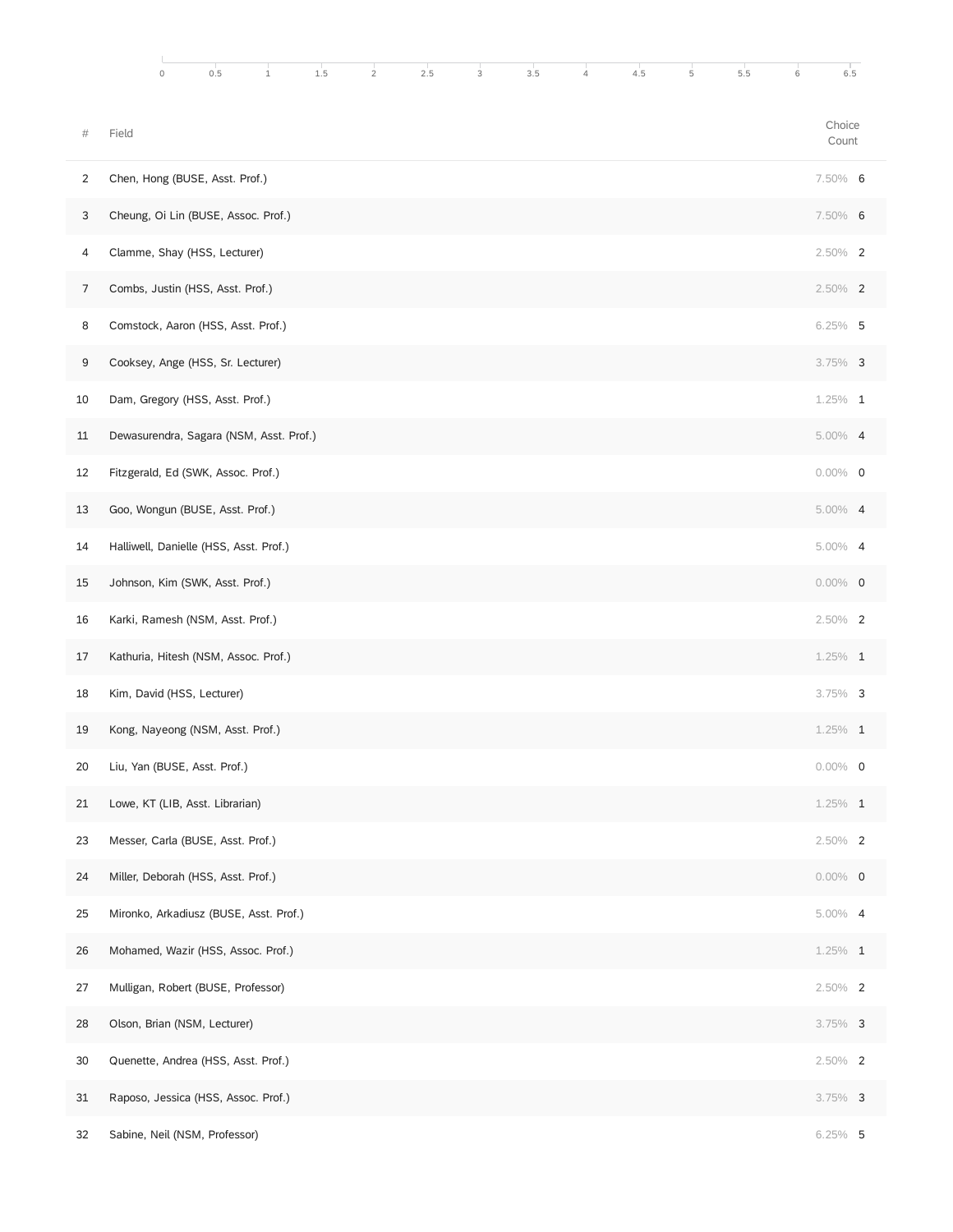| #  | Field                                    | Choice<br>Count |    |
|----|------------------------------------------|-----------------|----|
| 33 | Scales, Tim (BUSE, Sr. Lecturer)         | $2.50\%$ 2      |    |
| 34 | Schwartzel, Kim (NSM, Lecturer)          | $1.25\%$ 1      |    |
| 35 | Schweitzer, Jill (NSM, Asst. Prof.)      | $2.50\%$ 2      |    |
| 36 | Simpson, LaCalvince (BUSE, Sr. Lecturer) | $6.25\%$ 5      |    |
| 38 | South, Elizabeth (LIB, Asst. Librarian)  | $3.75\%$ 3      |    |
| 39 | Steiner, Lisa (SWK, Lecturer)            | $0.00\%$ 0      |    |
|    |                                          |                 | 80 |

Showing rows 1 - 34 of 34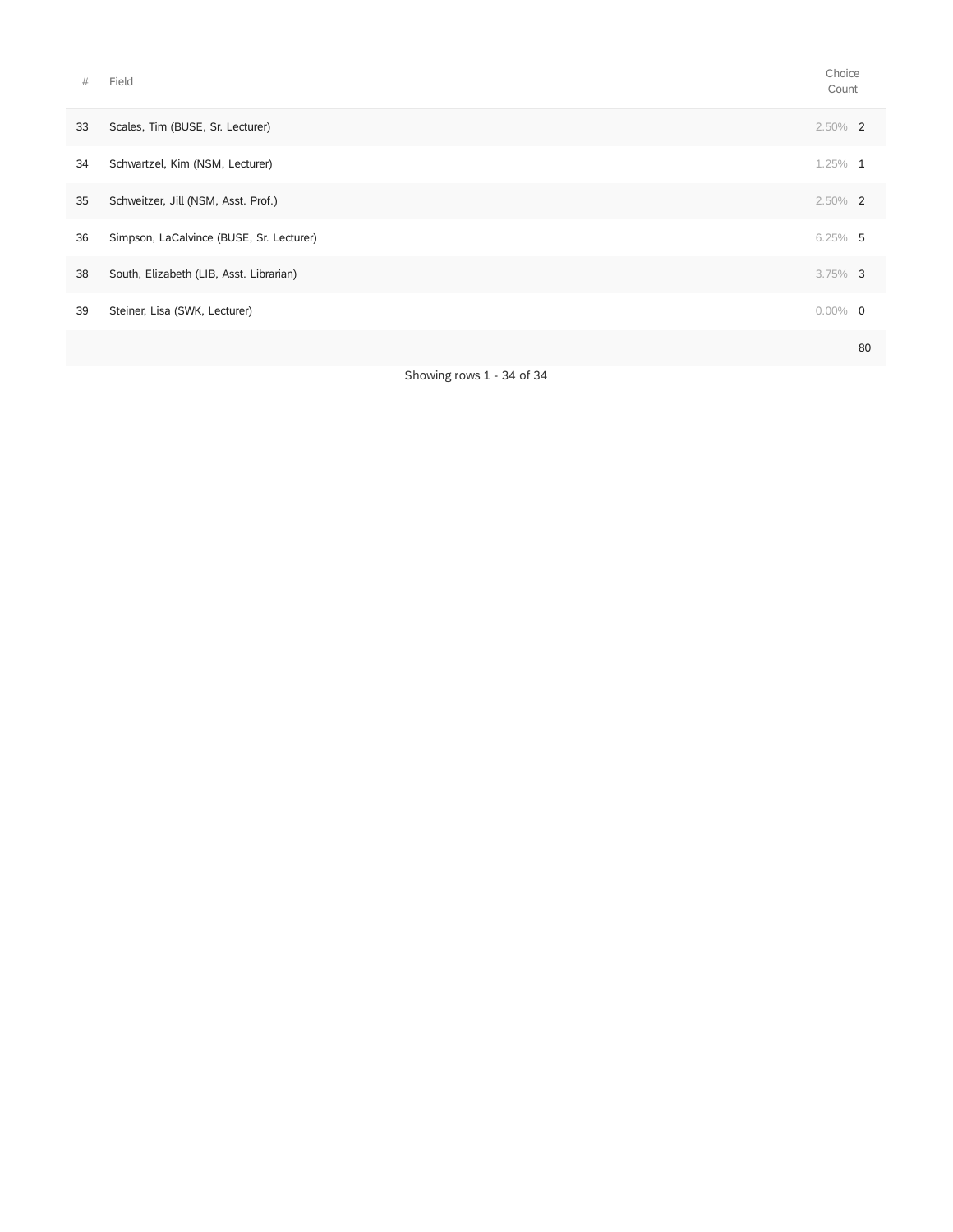Q3 - By-election for the Promotion & Tenure Committee (P&T) August 19, 2021 The Promotion and Tenure Committee considers promotion and tenure cases. This By election is to fill one short-term vacancy ('22). Current Membership of the P&T Committee: Final year of term is indicated in parentheses: Mary Blakefield (Associate Professor, NSM, '22) Duane Lundy (Chair; Professor, HSS, '22) Paula Baumann (Associate Professor, NURS, '23) Neil Sabine (Professor, NSM, '23) Litao Zhong (Associate Professor, BUSE, 23) Vacancy ('22) – Short Term Please vote fore ONE (1) of the candidates below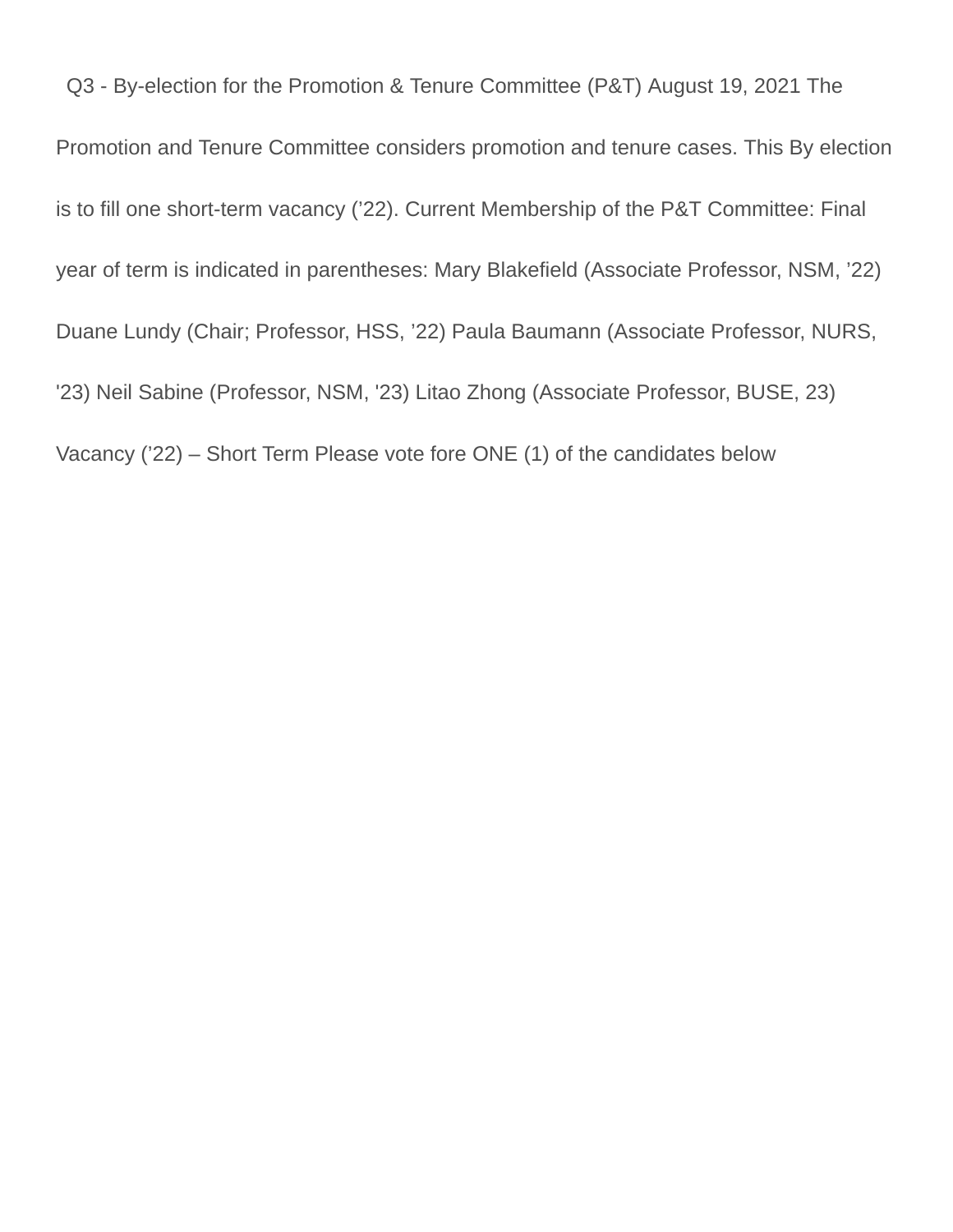

# Field Choice Count

| 1 | Trammell, Beth (Associate Professor, HSS)       | 4.46% 7    |    |
|---|-------------------------------------------------|------------|----|
| 2 | Moneypenny, Dianne (Associate Professor, HSS)   | 17.83% 28  |    |
| 4 | Whitehead, Stephanie (Associate Professor, HSS) | 9.55% 15   |    |
| 5 | Clapp-Itnyre, Alisa (Professor, HSS)            | 10.83% 17  |    |
| 6 | Aldrich, Rosalie (Professor, HSS)               | $2.55\%$ 4 |    |
| 7 | Helton, Edwina (Professor, HSS)                 | 14.01%     | 22 |
| 8 | Rybas, Natalia (Professor, HSS)                 | 3.18%      | 5  |